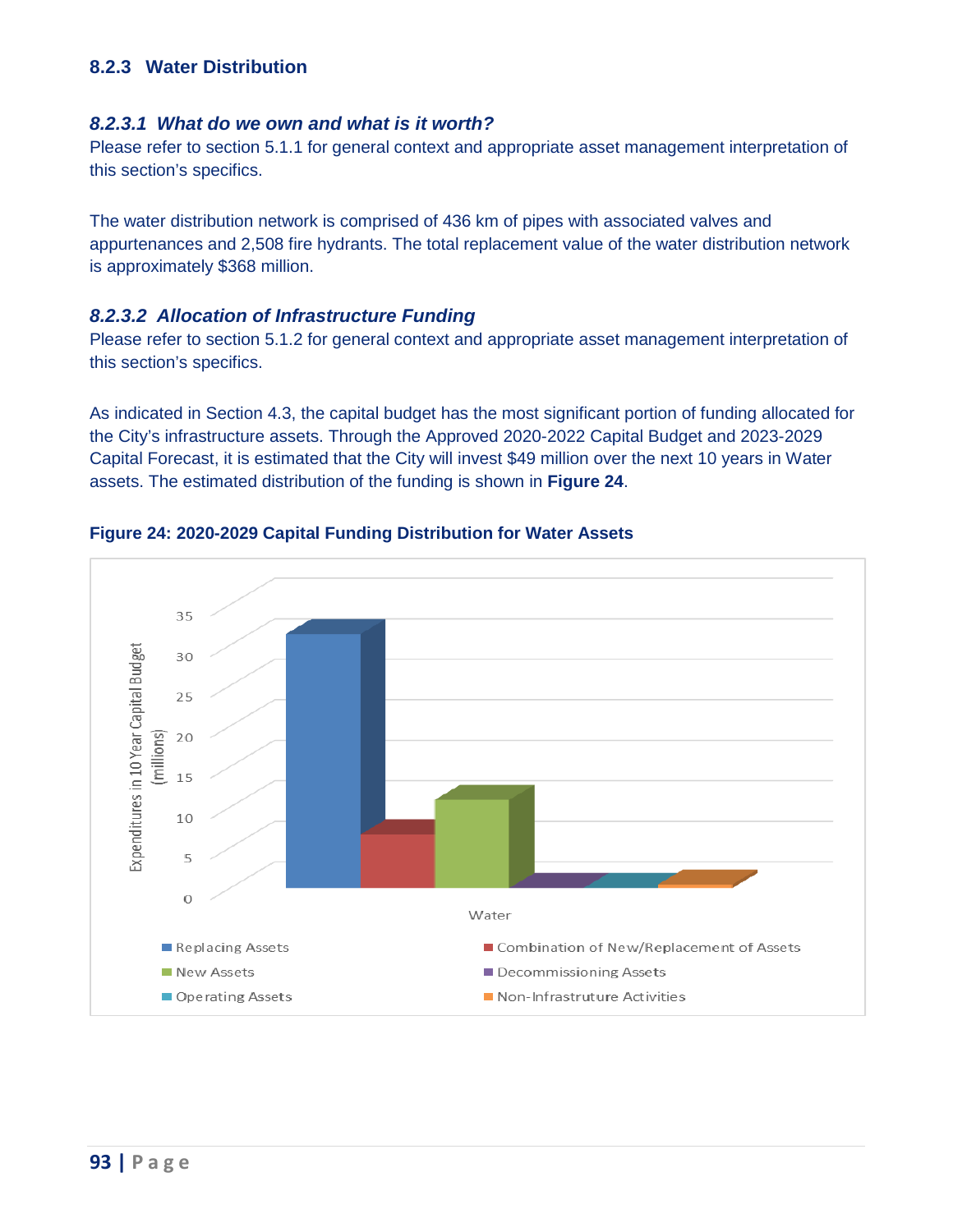The City also spends money on infrastructure through its annual operating budget.

**Table** *7* in Section 4.3 provides a summary of the planned expenditures in the 2020-2022 operating budget. Approximately \$1.4 million or 0.7% of the operating budget is considered to be directly related to treating Water Distribution assets. For example, the Water Distribution operating budget includes \$114,000 for watermain flushing activities each year.

#### *8.2.3.3 Rehabilitation or Replacement Strategies*

Please refer to section 5.1.3 for general context and appropriate asset management interpretation of this section's specifics.

• Watermains

 Can be either rehabilitated or replaced. The current strategy in Waterloo is to replace 0%, with confirmed deterioration information. The rehabilitation of watermains through the watermains that experience a high number of breaks or that have a forecasted performance of installation of a cured in place liner is not routinely practiced in the City.

• Fire Hydrants

 Can be either rehabilitated or replaced. The current strategy in Waterloo is to replace hydrants that malfunction or have a forecasted performance of 0%, with confirmed deterioration.

# *8.2.3.4 Lifecycle Management Activities*

Please refer to section 5.1.4 for general context and appropriate asset management interpretation of this section's specifics.

For Water pipe maintenance the following lifecycle management activity options exist, but are not limited to:

- • Flushing
- • Spot repair

For Water pipe rehabilitation the following lifecycle management activity options exist, but are not limited to:

• Lining

For Water pipe reconstruction or replacement the following lifecycle management activity options exist, but are not limited to:

• Replacement

For Valve maintenance the following lifecycle management activity options exist, but are not limited to:

• Scheduled maintenance (valve turning)

For Valve rehabilitation the following lifecycle management activity options exist, but are not limited to:

• Repair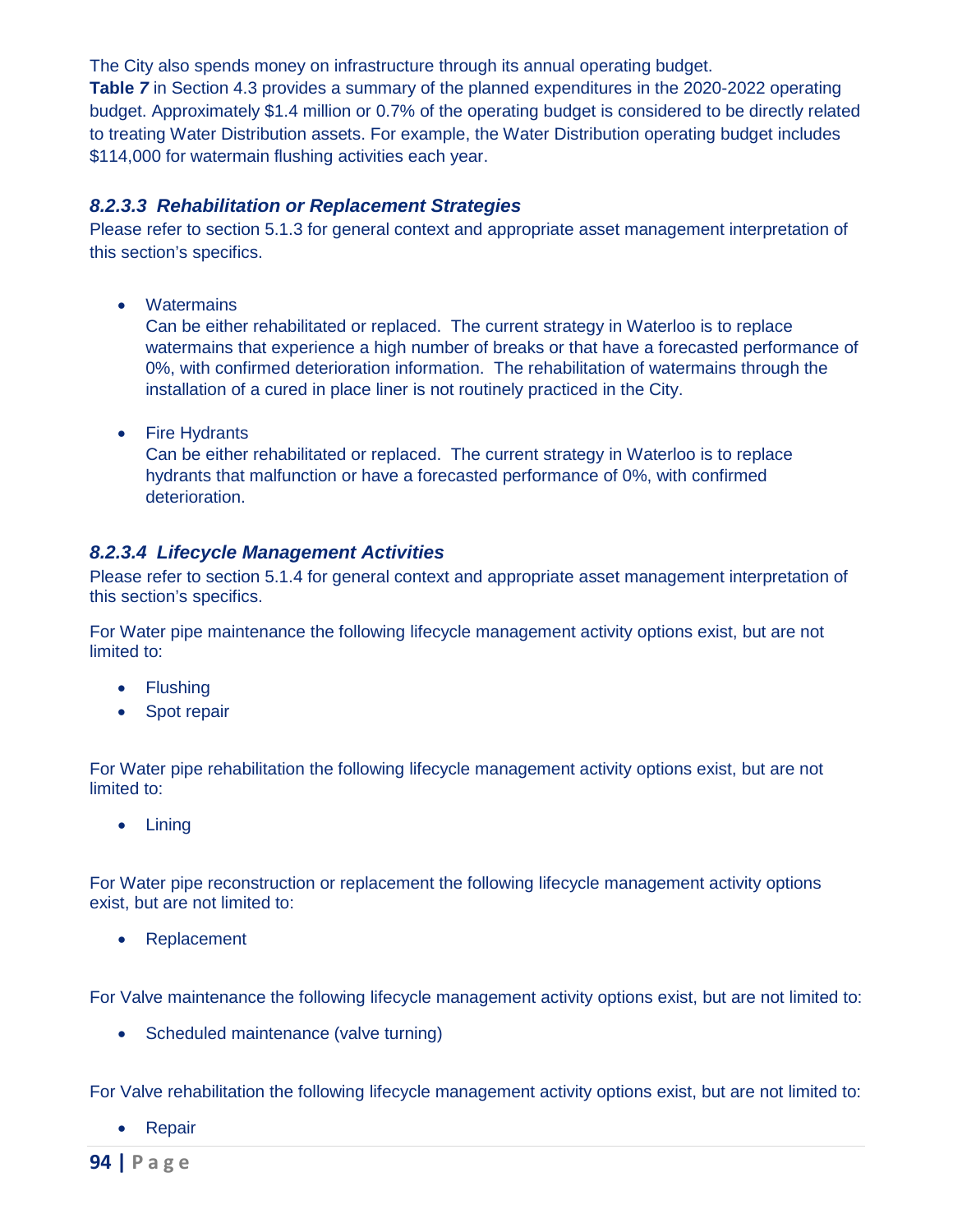For Valve replacement the following lifecycle management activity options exist, but are not limited to:

• Replacement

For Fire Hydrant maintenance the following lifecycle management activity options exist, but are not limited to:

• Scheduled maintenance (valve turning)

For Fire Hydrant rehabilitation the following lifecycle management activity options exist, but are not limited to:

• Repair

For Fire Hydrant replacement the following lifecycle management activity options exist, but are not limited to:

• Replacement

 The Waterloo DSS is used to forecast the Water Distribution asset class performance and corresponding expenditure over a 25-year span. Once the forecast activities are within the one to considered by the SMEs in order to determine the treatment of optimal cost/benefit to the community. It is not atypical to adjust treatments and costs from the original forecast. This is because more information becomes available closer to the start of the project (i.e. through surveying, detailed design, etc.). However, the total projected performance and expenditure for the year are not impacted. three year span, SMEs determine the appropriate treatment within the forecasted general categories above. In doing so, all available information relating to the items listed in **Table 10** and **Table 11** is This is because the limits of scientific forecasting occur at the aggregate level of asset class performance and spending.

# *8.2.3.5 Levels of Service*

 Please refer to section 5.1.5 for general context and appropriate asset management interpretation of this section's specifics.

#### **8.2.3.5.1 Current Performance and Projected impact of Budgeted Capital Expenditures**

 approximately \$3.5 million will maintain the performance profile over the next 25 years. The approximately 85% over the 25-year span. The remaining portions of the asset class are in the poor There are currently just under 15% of water distribution assets exhibiting poor or very poor performance profiles as illustrated in **[Figure 25](#page-3-0)**. The average annual budgeted capital expenditures of proportion of the water distributions asset class with fair, good, and excellent performance is and very poor performance categories for the same time span.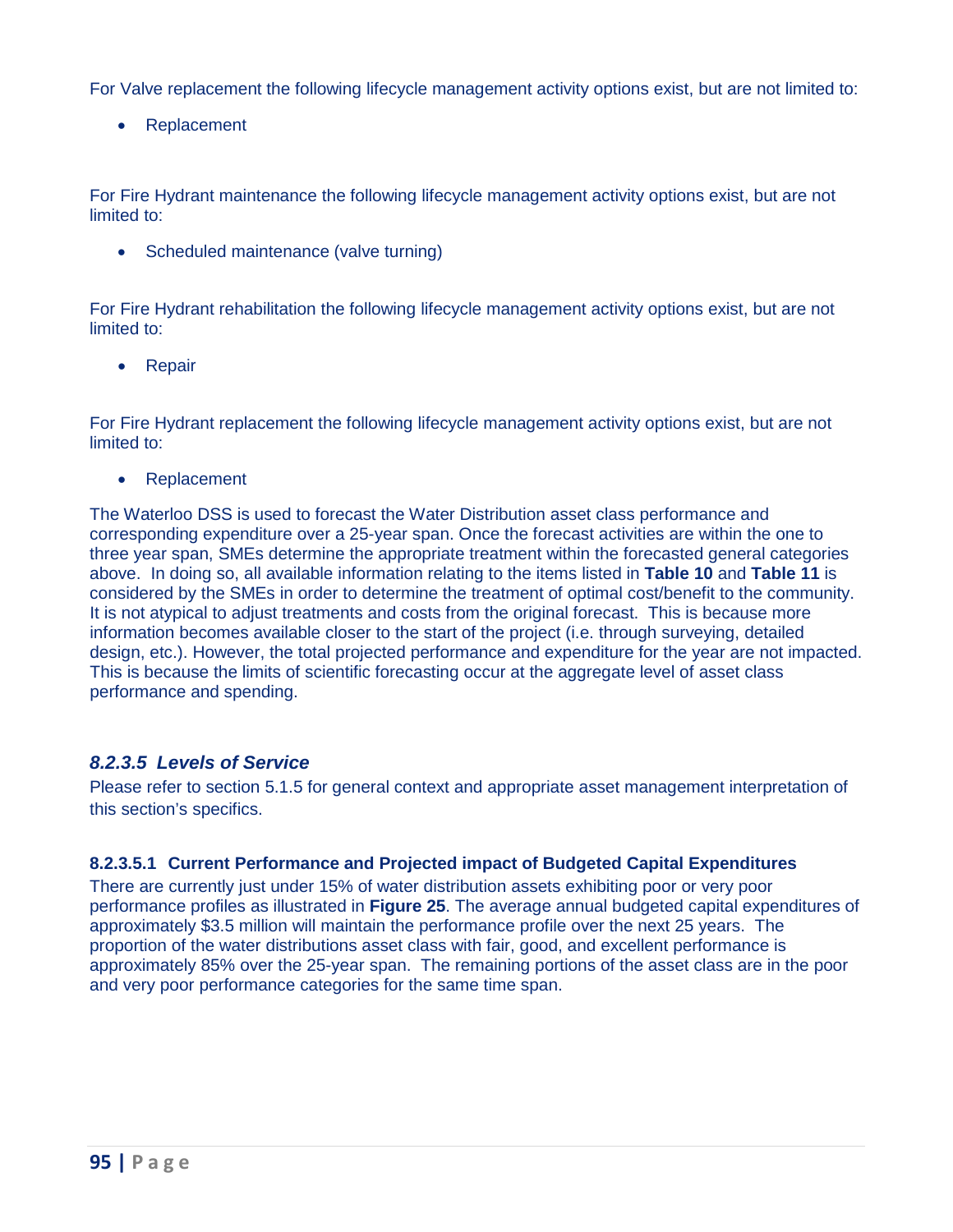

# <span id="page-3-0"></span>**Figure 25: Annual Performance of Water Assets in the Budget Scenario**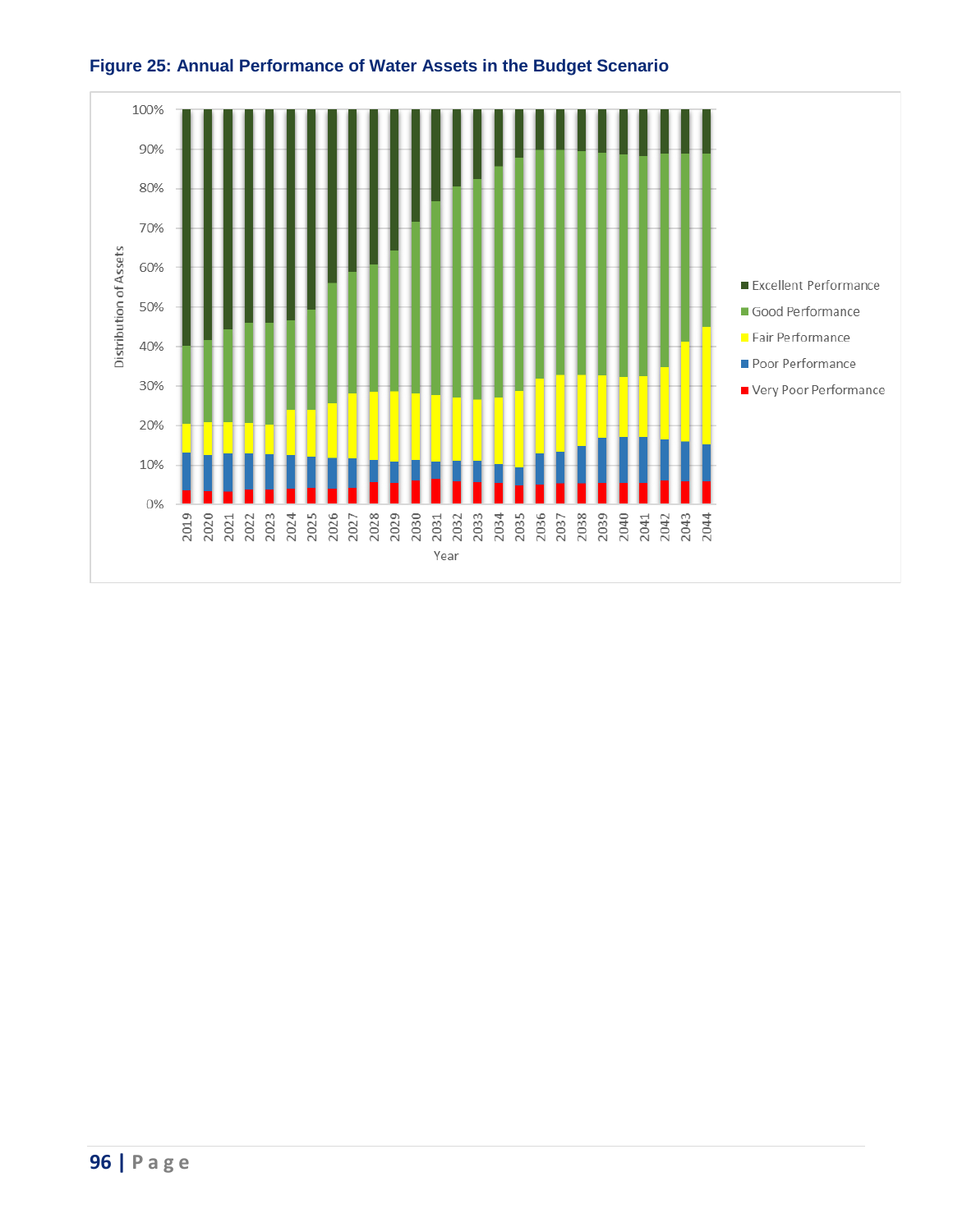#### **8.2.3.5.2 Target Performance and Required Expenditures**

 to achieve the target performance profile for the water distribution asset class. In the target scenario, over the 25-year span as illustrated in **Figure 26**. The remaining portions of the asset class are in the poor, compared to the budget scenario. An average annual expenditure of approximately \$4.5 million over the next 10 to 15 years is required the portion of the asset class with fair, good, and excellent performance is maintained close to 90% poor and very poor performance categories for the same time span, with decreased very poor and



# **Figure 26: Annual Performance of Water Assets in the Budget Scenario**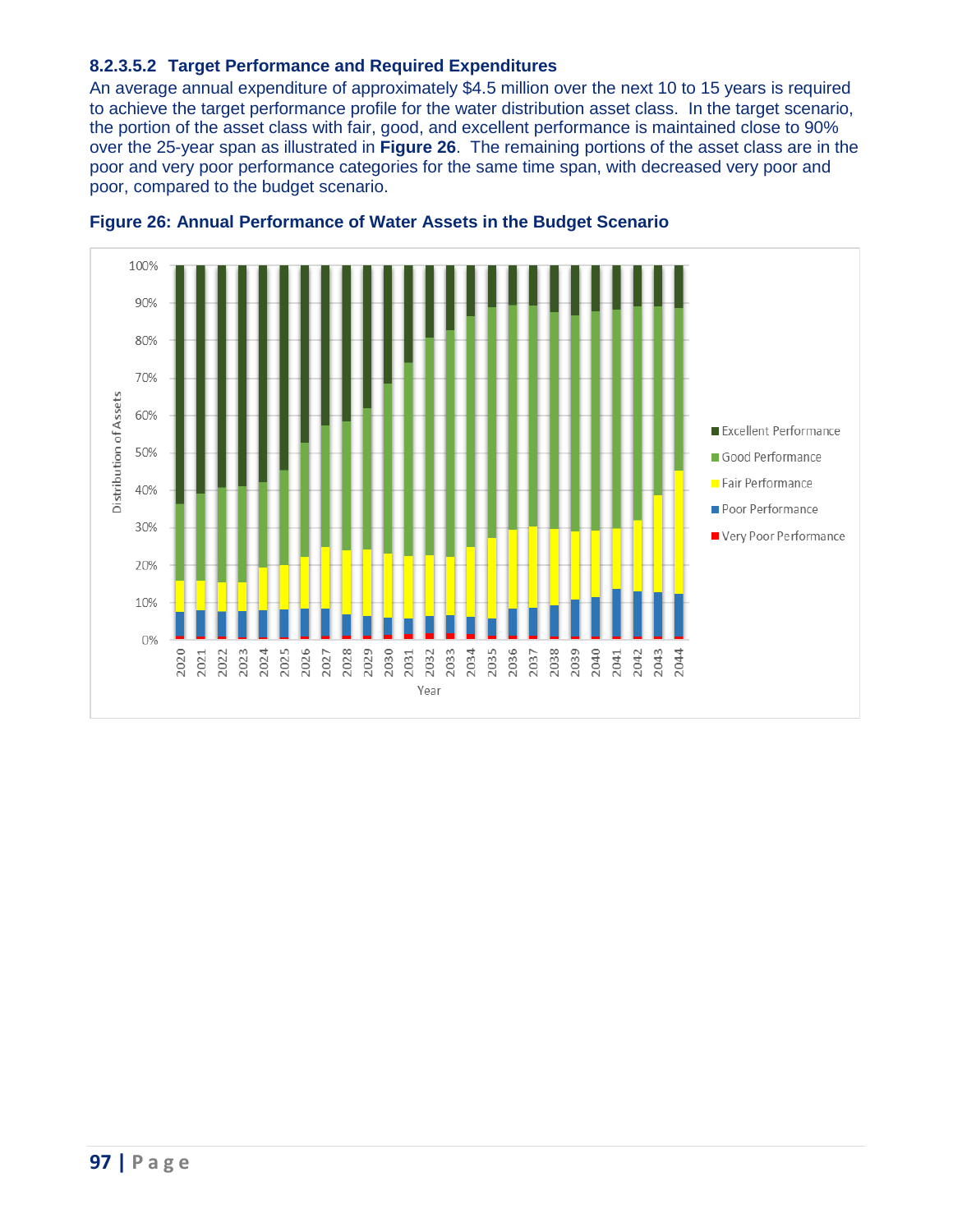#### **8.2.3.5.3 Ontario Regulation 588/17**

 A requirement for O. Reg. 588/17 is the reporting of the average age of assets. **[Figure 27](#page-5-0)** identifies the average age for both the water distribution pipe network and fire hydrants.



<span id="page-5-0"></span>

<span id="page-5-1"></span> Service levels are defined in two terms, community levels of service and technical levels of service. O. Reg. 588/17 identifies specific metrics for core assets that municipalities must report on. As a core asset, water metrics are identified below in **[Table 20](#page-5-1)** and **[Table 21](#page-6-0)**.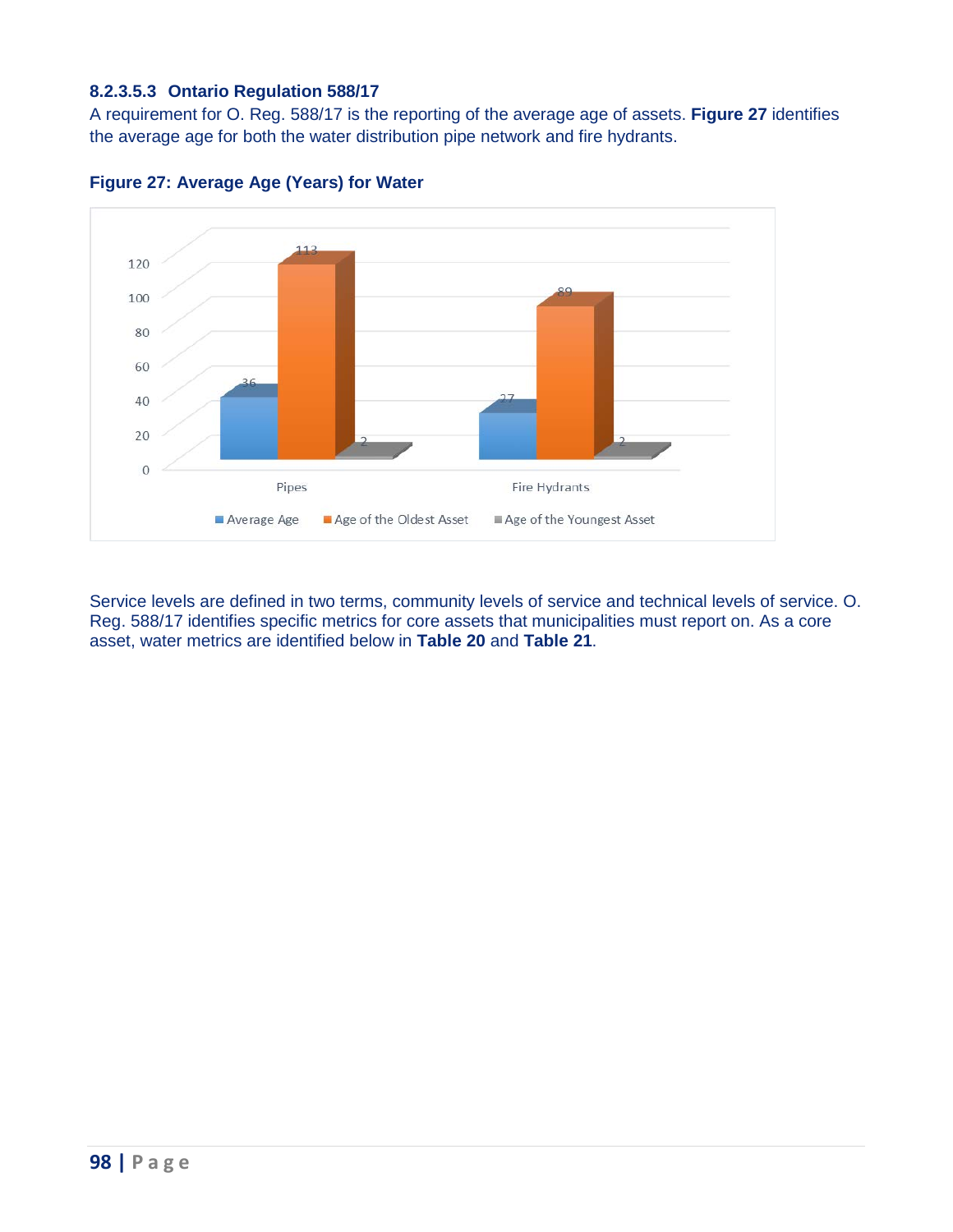# **Table 20: Water Community Level of Service Metrics**

| <b>Service Attribute</b> | <b>Community Level of Service Measure</b>                                                                                                    | <b>Community LOS</b><br><b>Performance</b>                                                                                                                                                                                                                                                                                                                                                        |
|--------------------------|----------------------------------------------------------------------------------------------------------------------------------------------|---------------------------------------------------------------------------------------------------------------------------------------------------------------------------------------------------------------------------------------------------------------------------------------------------------------------------------------------------------------------------------------------------|
| <b>Scope</b>             | Description, which may include maps, of the user<br>groups or areas of the municipality that are connected<br>to the municipal water system. | The City of Waterloo is largely<br>built out to the municipal<br>boundary, and provides<br>drinking water to most<br>properties within the urban<br>areas while a small portion of<br>the rural areas are serviced by<br>private wells.                                                                                                                                                           |
| <b>Reliability</b>       | Description, which may include maps, of the user<br>groups or areas of the municipality that have fire flow.                                 | A vast portion of the built out<br>municipality has access to<br>municipal drinking water and in<br>turn adequate fire flow.                                                                                                                                                                                                                                                                      |
|                          | Description of boil water advisories and service<br>interruptions.                                                                           | A boil water advisory is issued<br>when contaminants are<br>detected in the water supply<br>and present an immediate<br>public health threat. This<br>excludes precautionary<br>advisories due to operational<br>activities to maintain service.<br>A service interruption is a<br>result of a failure in the city<br>managed water distribution<br>system and excludes planned<br>interruptions. |

# <span id="page-6-0"></span>**Table 21: Water Technical Levels of Service Metrics**

| <b>Service Attribute</b> | <b>Technical Level of Service Measure</b>                                                                                                                         | 2018   | 2019   |
|--------------------------|-------------------------------------------------------------------------------------------------------------------------------------------------------------------|--------|--------|
| <b>Scope</b>             | % of properties connected to the municipal water<br>system.                                                                                                       | 99.53% | 99.53% |
|                          | % of properties where fire flow is available                                                                                                                      | 99.86% | 99.86% |
| <b>Reliability</b>       | # of connection days per year where a boil water<br>advisory notice is in place compared to the total # of<br>properties connected to the municipal water system. |        |        |
|                          | # of connection days per year due to water main<br>breaks compared to the total # of properties connected<br>to the municipal water system.                       | 0.84   | 1.63   |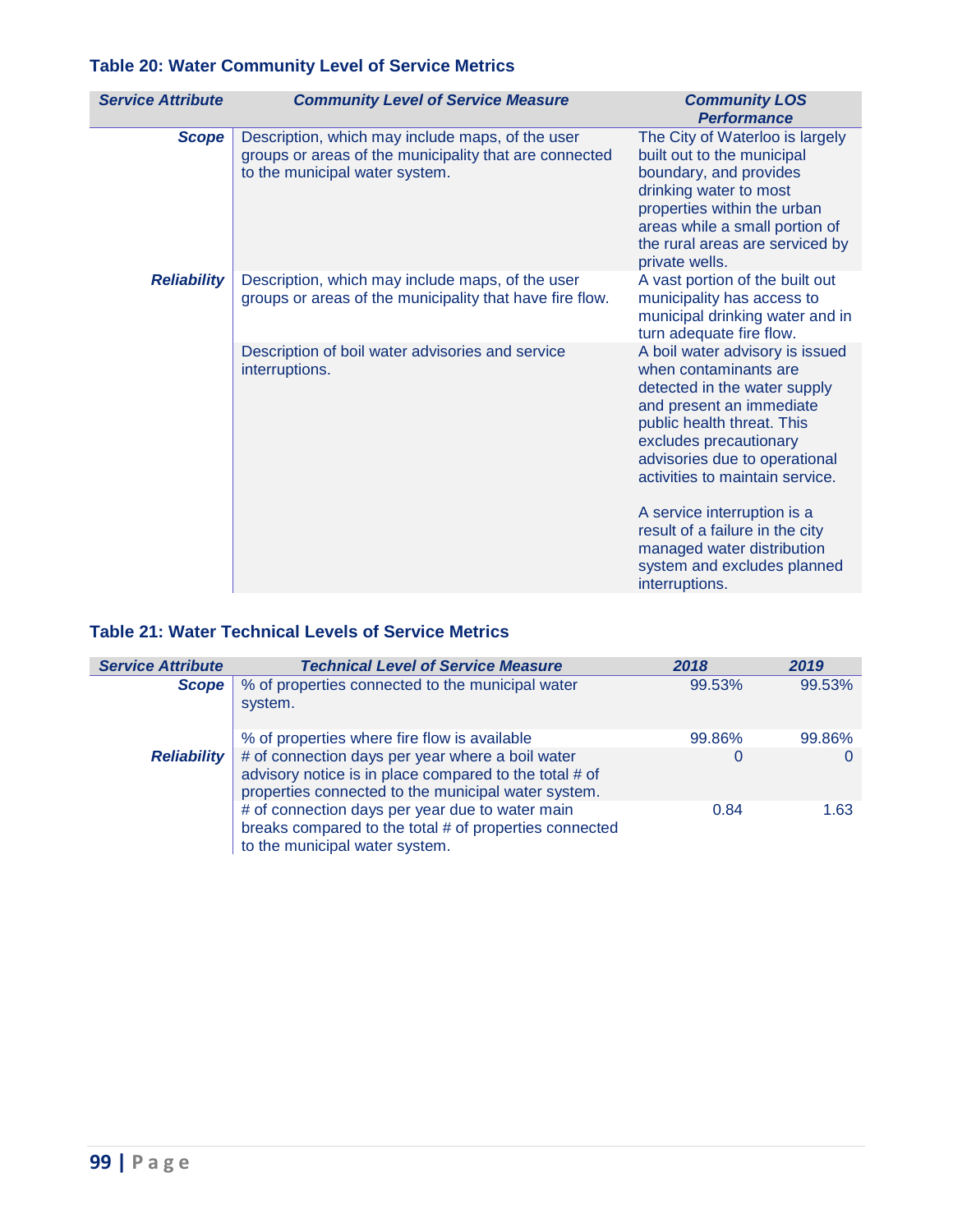# *8.2.3.6 Demand Management Plan*

 Please refer to section 5.1.6 for general context and appropriate asset management interpretation of this section's specifics.

Demand for new services is driven by various factors such as population change, regulatory requirements, changes in demographics, seasonal factors, consumer preferences and expectations, technological changes, economic factors, and environmental awareness.

 assets, providing new assets, and demand forecasting. Demand management practices can include Demand will be managed through a combination of managing existing assets, upgrading existing non-asset solutions, insuring against risks and managing performance.

The Waterloo DSS will be used to assist Water SMEs in demand management planning.

# *8.2.3.7 Risk*

 Please refer to section 5.1.7 for general context and appropriate asset management interpretation of this section's specifics.

Risk related to the Water asset class is managed through:

- SME knowledge and expertise
- Data-driven decision making
- Performance and expenditure forecasting

 This three-pronged approach ensures that Water's Level of Service (i.e. performance) supports the community's socioeconomic growth over the short and long term. The Waterloo DSS allows staff to ensure that the future probability of underperforming infrastructure and its consequences is minimized.

 allowing staff to make comprehensive and informed decisions. The ability to forecast the effects of contemplated decisions increases the reliability of the infrastructure's future performance. In addition to their inherent expertise, in order to minimize risk, SMEs always consider a wide range of factors during infrastructure decision-making processes, the core of which are include in **Table 11**. All corporate information related to Water asset management is centralized within the Waterloo DSS,